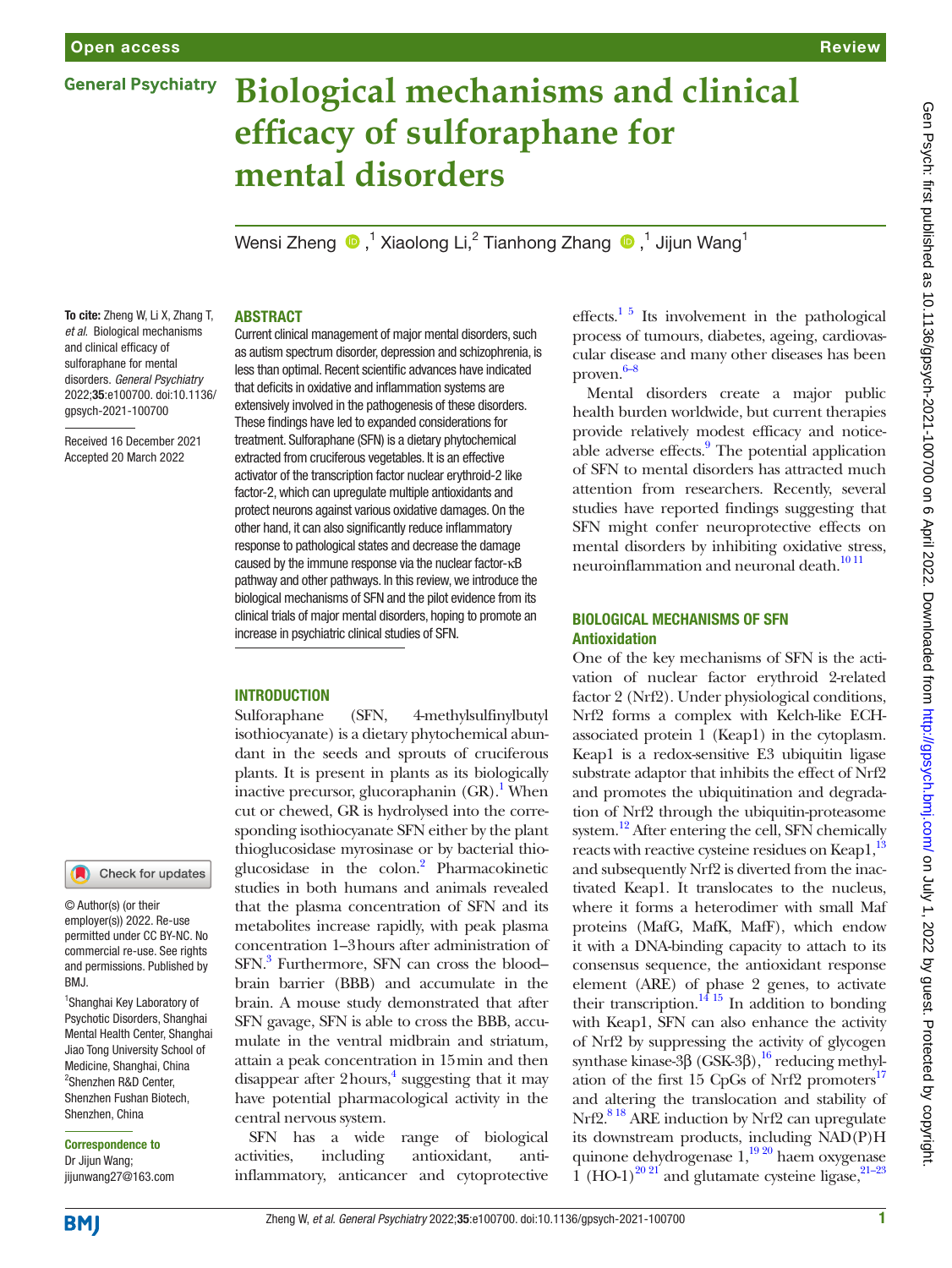

Figure 1 Biological mechanisms of sulforaphane. ARE, antioxidant response element; ERK, extracellular signal-regulated kinase; GCL, glutamate cysteine ligase; HO1, haem oxygenase 1; IκB, inhibitor of NF-κB; JNK, c-Jun N-terminal kinase; Keap1, Kelch-like ECH-associated protein 1; MAPK, mitogen-activated protein kinase; NF-κB, nuclear factor-κB; NQO1, NAD(P)H quinone dehydrogenase 1; Nrf2, nuclear factor erythroid 2-related factor 2.

and protect neuronal cell lines against various oxidative damages $^{22-25}$  [\(figure](#page-1-0) 1).

Accumulating evidence reveals that oxidative stress is a crucial factor in the initiation and development of mental disorders. SFN can attenuate the oxidative stress in the periphery and brain of autism spectrum disorder (ASD) mouse models by upregulating the expression of enzymatic antioxidants, including superoxide dismutase 1, glutathione peroxidase 1 and glutathione reductase, as well as reducing the level of lipid peroxides. $26$  SFN can also reduce oxidative stress by normalising the decreased expression of HO-1 and glutathione (GSH) in subjects with ASD and depression.<sup>27-29</sup> Recently, studies using postmortem brain samples showed that compared with healthy controls, patients with a history of mental disorders, such as depression and schizophrenia, have fewer Keap1 and Nrf2 proteins in their brain.<sup>30</sup> Similar variation is observed in mice with a depression-like phenotype, which can be restored by SFN, suggesting that SFN is likely to protect the neurons from antioxidant damage through the Nrf2 pathway. $2731$ 

### Anti-inflammation

Inflammation and immune dysregulation are widely accepted physiological aberrations in individuals with mental disorders. The mechanism by which SFN regulates the inflammatory response is probably associated with nuclear factor-κB (NF-κB). NF-κB is sequestered as an inactive form in the cytoplasm by inhibitor of NF- $\kappa$ B (I $\kappa$ B) family members.<sup>[32](#page-5-7)</sup>

<span id="page-1-0"></span>When an infection factor activates specific immune signalling pathways, the IκB proteins are ubiquitinated and degraded, leading to the translocation of NF- $\kappa$ B to the nucleus.<sup>32</sup> Subsequently, NF-κB binds to DNA and induces the expression of proinflammatory cytokines, including tumour necrosis factor-α (TNF-α), interleukin 1β (IL-1β) and interleukin 6 (IL-6), as well as prostaglandin E2 (PGE2), inducible nitric oxide synthase (iNOS), cyclo-oxygenase-2 (COX-2), vascular adhesion molecules and others.<sup>33</sup> SFN can exert antiinflammatory effects by reducing the expression of NF-κB and its nuclear translocation and DNA-binding ability.<sup>[26 34](#page-5-4)</sup> In addition to the NF-κB pathway, SFN also inhibits neuroinflammation by regulating mitogen-activated protein kinases (MAPKs), including p38, c-Jun N-terminal kinase (JNK) and extracellular signal-regulated kinase  $(ERK),$ <sup>35</sup> and by promoting the polarisation of the microglia from M1 to an anti-inflammatory M2 type.<sup>36</sup>

A study conducted by Qin *et*  $a\hat{t}^7$  suggested that SFN attenuated the proinflammatory response induced by lipopolysaccharides (LPS) via downregulating the MAPK/NF-κB signalling pathway and reducing the mRNA and protein of proinflammatory mediators such as TNF-α, IL-1β, IL-6 and iNOS in a concentration-dependent manner in BV-2 cells, thereby indirectly inhibiting microglia-mediated neuroinflammation and neuronal damage. Their study also indicated that the MAPK signalling pathway is upstream of NF-κB p65. Similar results have been reported by Subedi and colleagues.<sup>33</sup>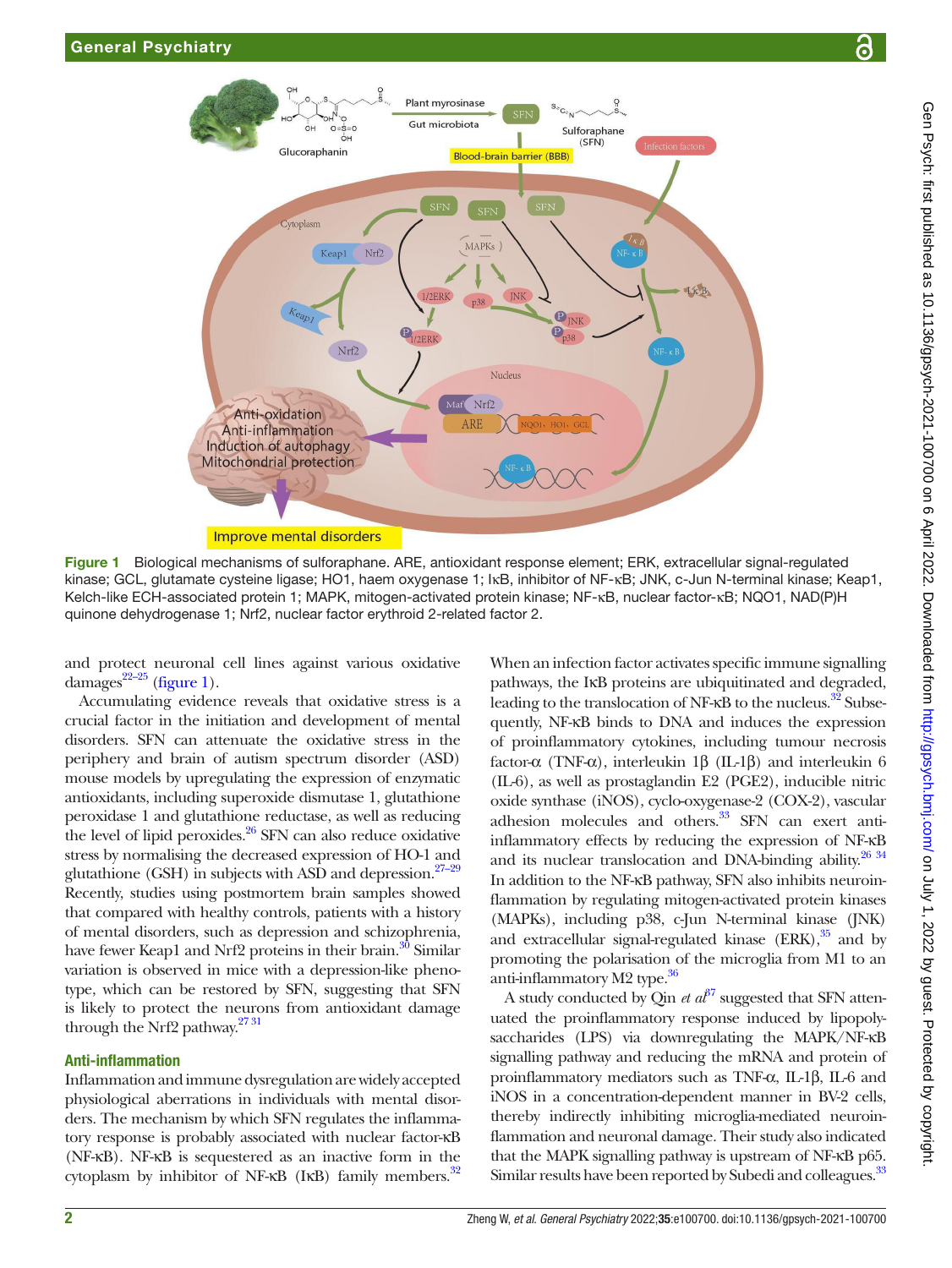General Psychiatry

They found that SFN reduced the JNK phosphorylation levels, which subsequently downregulated the NF-κB pathway, resulting in decreased expression of the inflammatory mediators (iNOS, COX-2, nitric oxide and PGE2) and proinflammatory cytokines (TNF-α, IL-6 and IL-1β) in LPS-activated microglia. Furthermore, in a recent clinical trial, SFN treatment also significantly downregulated the expression of inflammatory markers, including IL-6, TNF- $\alpha$  and IL-1β, in subjects with ASD compared with the placebo group.<sup>[29](#page-5-12)</sup> These results suggest a possibility that SFN could be applied to mental illness by modulating neuroinflammation.

### Other potential mechanisms

SFN also protects neurons through autophagy.<sup>38</sup> Studies have shown that SFN activates ERK by increasing reactive oxygen species, thereby increasing neuronal autophagy flux marker microtubule-associated protein 1 light chain 3-II levels and inducing autophagy whose dysfunction could lead to ASDlike synaptic pruning defects and ultimately create ASD-like social behaviours. $39\frac{40}{10}$ 

In addition, SFN activates Nrf2 to protect mitochondrial complex I, II and IV from dysfunction and promotes mitochondrial biogenesis, which has proven involvement in the prevention and treatment of mental disorders. $^{41}$  A randomised controlled trial showed that the mitochondrial dysfunction was significantly improved in subjects treated with SFN but not in those treated with a placebo. The improvement in mitochondrial parameters correlated with the improvement in ASD symptoms.<sup>42</sup>

Moreover, SFN also improves the synaptic plasticity for neuroprotection. Zhang and colleagues<sup>43</sup> found that in LPSinduced depression-like mice, the levels of brain synaptic markers, including postsynaptic density protein 95 (PSD95) and GluA1, as well as brain-derived neurotrophic factor (BDNF) and dendritic spine density, were markedly decreased in the prefrontal cortex (PFC), dentate gyrus (DG) and CA3 of the hippocampus and markedly increased in the nucleus accumbens (NAc)—all of which were subsequently recovered to control levels by SFN. Moreover, dietary intake of 0.1% GR also prevented the decrease of PSD95, GluA1, BDNF and dendritic spine density in PFC, CA3 and DG, and the increase of BDNF and dendritic spine density in NAc. Yao *et al*[44](#page-5-18) likewise found that SFN increased the number of neurite outgrowth cells in PC12 cells in a concentration-dependent manner.

Furthermore, a new theory suggests neuronal protection from apoptosis by SFN. Lee *et*  $a^{\ell}$  found that SFN treatment attenuated the apoptotic characteristics of cells, including activation of c-Jun N-terminal kinase (c-JNK), changes in the mitochondrial membrane potential, increased expression of *BCL-2* gene and DNA fragmentation. A further study conducted by Zhou  $et \, a\ddot{t}^8$  revealed that SFN probably exerts neuroprotective effects by inhibiting the mammalian target of rapamycin-dependent neuronal apoptosis.

### Clinical efficacy of SFN for mental disorders Autism spectrum disorder

ASD is a neurodevelopmental disorder characterised by deficits in social interactions and communication, restricted

interest, and repetitive behaviours, starting in early childhood and affecting about 1 in 68 children aged 8years in the USA. $45$ 

Over the past 8years, SFN has been clinically studied and has proved beneficial for individuals with ASD ([table](#page-3-0) 1).<sup>46</sup> The first placebo-controlled, double-blind, randomised trial was reported in 2014, lasting 18 weeks and comprising 44 males aged 13–27 with a diagnosis of ASD. It found that compared with placebo, participants receiving SFN showed significant improvement in the Aberrant Behavior Checklist (ABC) scores by 34% and in the Social Responsiveness Scale (SRS) scores by 17%, as well as improvement in social interaction, abnormal behaviour and verbal communication on the Clinical Global Impression Improvement Scale. However, when the administration of SFN stopped, the total scores of all scales returned to pretreatment levels.<sup>47</sup> It was noted that those in the follow-up case series from this trial also reported positive results. After completing the intervention phase of the original trial, many subjects continued to use SFN supplements to try to maintain improvements similar to those noted during the intervention. During the intervention phase and the subsequent 3-year follow-up, many subjects reported positive effects from SFN.<sup>48</sup>

Another 12-week, open-label study of 15 children with ASD also showed significant improvement in ABC scores by 7.1 points and SRS scores by 9.7 points.<sup>[49](#page-5-23)</sup> In addition, Momtazmanesh and fellows $^{50}$  $^{50}$  $^{50}$  conducted a 10-week, randomised, double-blind, placebo-controlled clinical trial with 30 children in SFN and placebo groups, respectively, showing the safety and efficacy of SFN as an adjunctive treatment to significantly improve irritability and hyperactivity symptoms of children with ASD. More recently, a phase III, 36-week, randomised controlled trial with 45 children aged 3–12 years with ASD also observed significant improvement on ABC scales and a tendency to improve the total score of the Ohio Autism Clinical Impressions Scale-Improvement (OACIS-I) after treatment of SFN versus placebo.<sup>29</sup> All of these studies highlight the potential of SFN to benefit patients with ASD in the future clinically.

### **Depression**

Depression is a severe public health problem with a high prevalence worldwide. About one-third of patients with depression do not respond well to antidepressants. SFN is currently considered a potential agent for depression therapy.

A randomised, double-blind, placebo-controlled clinical trial was recently conducted in patients with a cardiac intervention history. Compared with the placebo group (n=30), the SFN group (n=30) exhibited greater improvement in the Hamilton Rating Scale for Depression scores, higher rates of response to treatment and an upward tendency towards remission.<sup>51</sup> Another randomised, double-blind, placebocontrolled, parallel-group clinical trial of SFN for depression is ongoing in China. $52$ 

### **Schizophrenia**

Schizophrenia is a severe psychotic disorder characterised by cognitive impairment and positive and negative symptoms,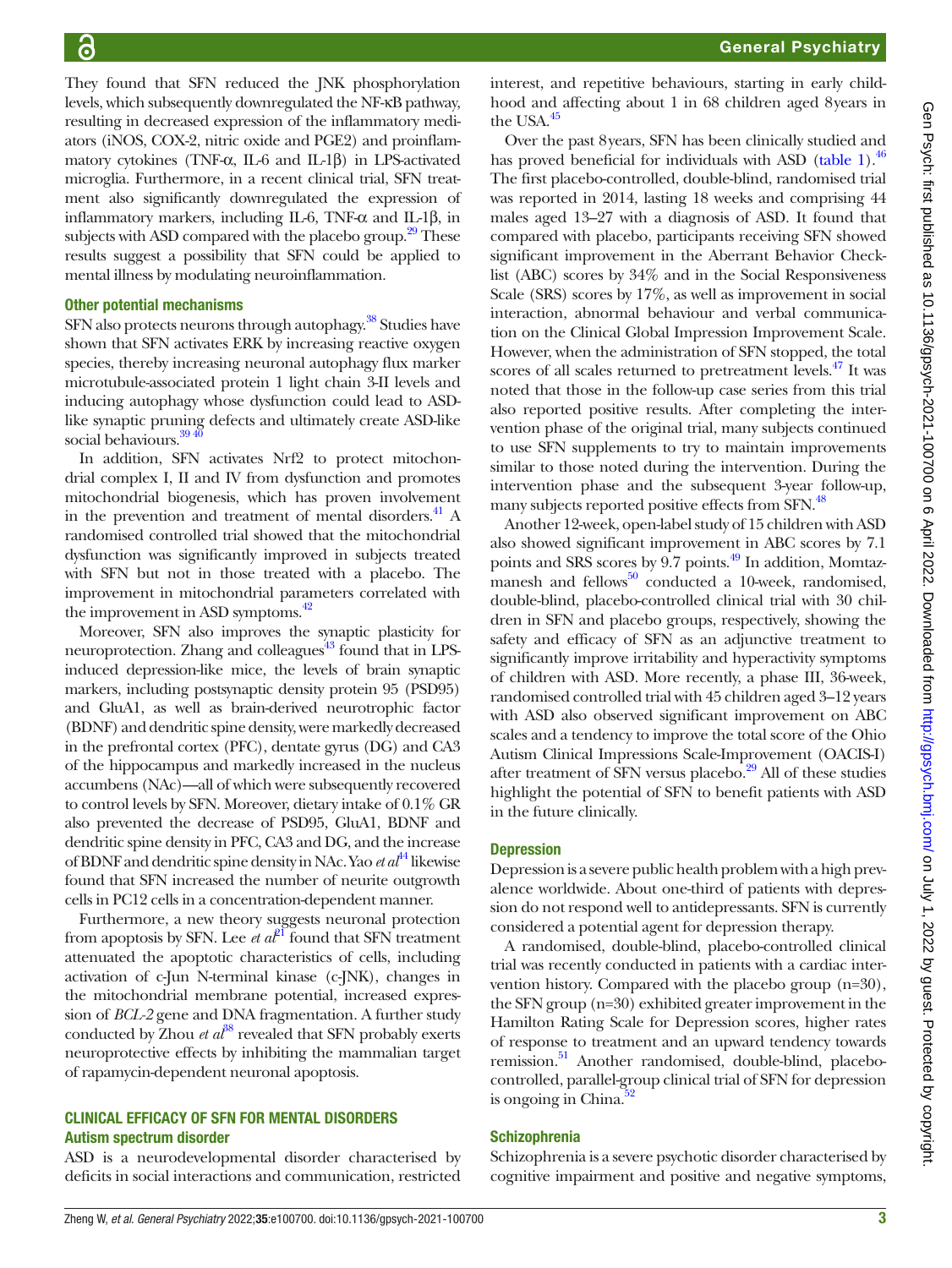<span id="page-3-0"></span>

| Table <sub>1</sub>                                     | Characteristics and findings of reviewed clinical studies                                        |                                                                                                                                                                    |                                                                                                                                                     |                                                                                                                                                                                                                                                                                                                                                                 |
|--------------------------------------------------------|--------------------------------------------------------------------------------------------------|--------------------------------------------------------------------------------------------------------------------------------------------------------------------|-----------------------------------------------------------------------------------------------------------------------------------------------------|-----------------------------------------------------------------------------------------------------------------------------------------------------------------------------------------------------------------------------------------------------------------------------------------------------------------------------------------------------------------|
| Disorder and first<br>author (year)                    | participant age and<br>Study design,<br>group                                                    | SFN treatment (route/dose)                                                                                                                                         | Study duration                                                                                                                                      | <b>Main findings</b>                                                                                                                                                                                                                                                                                                                                            |
| ASD, Singh (2014) <sup>47</sup>                        | SFN (n=26), placebo<br>RCT, 13-27 years.<br>$(n=14)$ .                                           | Weight-based dose: 50 µmol (<45.36 kg),<br>100 µmol (45.81-90.26 kg) or 150 µmol<br>(>90.72 kg) per day.<br>Oral route.                                            | 4 weeks of follow-up<br>22 weeks (18 weeks<br>without treatment).<br>of treatment;                                                                  | CGI-I. When the administration of sulforaphane stopped, the<br>behaviour (p=0.014) and verbal communication (p=0.015) on<br>total scores of all scales returned to pretreatment levels.<br>34% (p<0.001) and 17% (p=0.017), respectively, as well<br>as improved the social interaction (p=0.007), abnormal<br>SFN significantly improved ABC and SRS scores by |
| ASD, Bent (2018) <sup>49</sup>                         | Open-label study,<br>$SFN$ ( $n=15$ ).<br>5-22 years.                                            | Weight-based dose: 1.14 umol/kg.<br>Oral route.                                                                                                                    | 12 weeks.                                                                                                                                           | $(-7.1)$ (95% CI: $-17.4$ to 3.2, p=0.18) and SRS score by 9.7<br>SFN significantly improved the ABC score by 7.1 points<br>points (-9.7) (95% Cl: -18.7 to -0.8, p=0.03).                                                                                                                                                                                      |
| ASD, Momtazmanesh<br>(2020) <sup>50</sup>              | Risperidone+SFN (n=30),<br>risperidone+placebo<br>RCT, 4-12 years.<br>$(n=30)$ .                 | Weight-based dose: 50 umol (≤45 kg) or<br>100 µmol (>45 kg) per day.<br>Oral route.                                                                                | 10 weeks.                                                                                                                                           | for irritability (p=0.007) and hyperactivity/non-compliance<br>SFN showed significant improvement in irritability score<br>(p=0.015), as well as significant time by treatment effect<br>(p=0.001) and hyperactivity/non-compliance score<br>$(p=0.008)$ .                                                                                                      |
| ASD, Zimmerman<br>$(2021)^{29}$                        | SFN (n=22), placebo<br>RCT, 3-12 years.<br>$(n=23)$ .                                            | Weight-based dose: 2.2 umol/kg/day.<br>Oral route.                                                                                                                 | 36 weeks (15 weeks<br>6 weeks of follow-up<br>label SFN treatment<br>of all children for 15<br>of treatment; open-<br>without treatment).<br>weeks; | 15 weeks (p<0.02) and a tendency to improve the total score<br>SFN showed significant improvement on the ABC scale at<br>on OACIS-I at 7 and 15 weeks.                                                                                                                                                                                                          |
| Ghazizadeh-Hashemi<br>Depression<br>$(2021)^{51}$      | RCT, 40-65 years+cardiac Oral route<br>SFN (n=30), placebo<br>intervention history<br>$(n=30)$ . | 30 mg/day.                                                                                                                                                         | 6 weeks.                                                                                                                                            | tendency towards remission (23.33% vs 3.33%, p=0.052).<br>The sulforaphane group exhibited greater improvement<br>to treatment (30% vs 6.67%, p=0.042) and an upward<br>on HAM-D scores (p<0.001), higher rate of response                                                                                                                                      |
| Schizophrenia, Shiina<br>$(2015)^{54}$                 | Open-label study, 20-<br>$SFN$ ( $n=7$ ).<br>65 years.                                           | 30 mg/day.<br>Oral route                                                                                                                                           | 8 weeks.                                                                                                                                            | After SFN treatment, the mean scores in the OCLT showed a<br>significant increase from 0.88 to 0.95 (p=0.043).                                                                                                                                                                                                                                                  |
| Dickerson (2021) <sup>55</sup><br><b>Schizophrenia</b> | SFN (n=29), placebo<br>RCT, 18-65 years<br>$(n=29)$ .                                            | 100 µmol/day.                                                                                                                                                      | single-blind placebo<br>double-blind SFN or<br>placebo treatment).<br>treatment followed<br>by 16 weeks of                                          | cognitive function was observed between the SFN or<br>18 weeks (2 weeks of No significant difference in psychiatric symptoms or<br>placebo group.                                                                                                                                                                                                               |
|                                                        |                                                                                                  | Autism Clinical Impressions Scale-Improvement; OCLT, One Card Learning Task; RCT, randomised clinical trials; SFN, sulforaphane; SRS, Social Responsiveness Scale. |                                                                                                                                                     | ABC, Aberrant Behavior Checklist; ASD, autism spectrum disorder; CGI-I, Clinical Global Impression Improvement Scale; HAM-D, Hamilton Rating Scale for Depression; OACI-I, Ohio                                                                                                                                                                                 |

 $\overline{\partial}$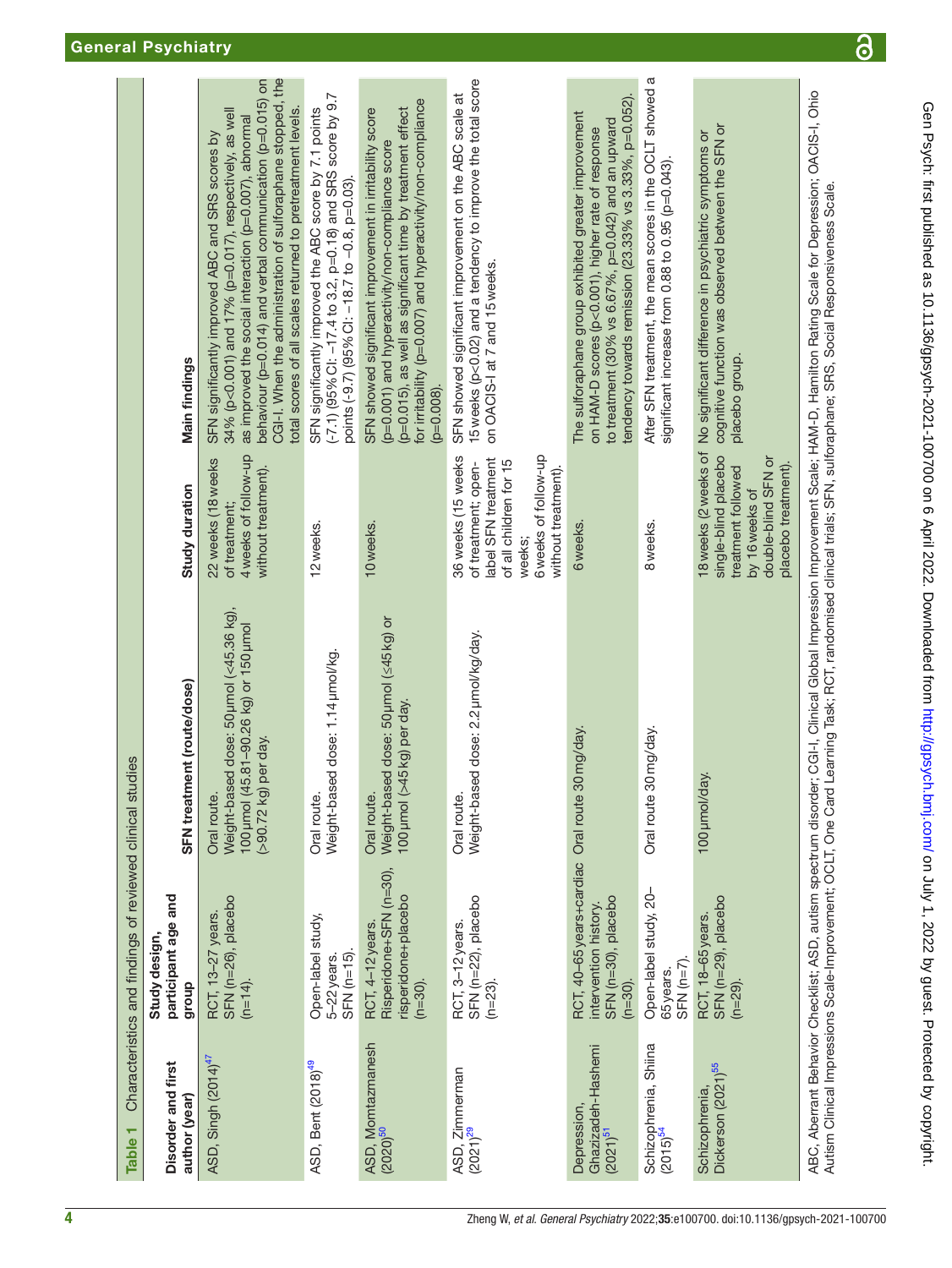affecting about  $1\%$  of the world's population.<sup>53</sup> The illness is lifelong, and unfortunately the efficacy of antipsychotics is not optimal for many patients, leading to high rates of mental disability among populations with schizophrenia. It has been hypothesised that deficits in antioxidation and anti-inflammation systems play vital roles in the pathophysiological mechanisms of schizophrenia,<sup>11</sup> driving researchers to examine the clinical value of SFN for patients with this illness.

Cognitive impairment is schizophrenia's core symptom. An open study involving seven patients with schizophrenia found that the average score in the accuracy component of the One Card Learning Task increased significantly after an 8-week SFN administration; this highlighted the potential of SFN to improve some domains of cognitive function in patients with schizophrenia.<sup>54</sup> However, another randomised, double-blind, placebo-controlled trial found no difference in psychotic symptoms or cognitive function between the active (n=29) or placebo (n=29) group after SFN or placebo treatment, respectively, for  $16$  weeks.<sup>55</sup> These results suggest that additional randomised clinical trials (RCTs) with large sample sizes are necessary to examine the efficacy of SFN for schizophrenia.

Recently, the potential value of SFN in the prevention of psychosis has attracted much attention from researchers. The aberrant expression of numerous inflammatory cytokines and oxidative stress-related biomarkers has been reported in the prodromal stage of psychosis. $56$  Subjects at clinical high risk (CHR) of psychosis provide a golden opportunity for examining the value of SFN in decreasing the psychosis conversion rate. A randomised, double-blind, placebo-controlled, clinical multicentre trial to evaluate the efficacy of SFN versus placebo in reducing risk and conversion rates in CHR individuals is ongoing in China. $57$  Expectations about its findings are high, as psychosis prevention remains a considerable challenge in psychiatry.

### Conclusion and future perspective

The oxidative and inflammation system deficits are extensively involved in the pathogenesis of major mental disorders, such as ASD, depression and schizophrenia. Considering its good pharmacokinetics and safety, SFN is a promising choice for treating these mental disorders due to its antioxidation and anti-inflammation capabilities. RCTs with large sample sizes and high-quality designs are urgently needed to clarify the evidence on SFN clinical efficacy.

**Acknowledgements** We would like to thank Shanghai Mental Health Center, Shanghai Jiao Tong University School of Medicine for helping us produce our work.

Contributors All authors contributed to the idea for the article and performed the literature search. WZ wrote the paper. JW read and edited the manuscript.

Funding This work is supported by the following: National Natural Science Foundation of China (grants 82151314, 81971251, 81671329, 81871050, 82171497, 82101582 and 82001406); Clinical Research Center at Shanghai Mental Health Center (grants CRC2018ZD01, CRC2018ZD04, CRC2018YB01, CRC2019ZD02 and 2020-FX-02); Clinical Research Center at Shanghai Jiao Tong University School of Medicine (DLY201817 and 20190102); Shanghai Science and Technology Committee Foundation (19411950800, 16ZR1430500, 19411969100,

19410710800, 21ZR1481500, 20ZR1448600, 21S31903100 and 19ZR14451); Shanghai Clinical Research Center for Mental Health (19MC1911100); Project of the Key Discipline Construction, Shanghai 3-Year Public Health Action Plan (GWV-10.1-XK18); and Shanghai Municipal Science and Technology Major Project (no: 2018SHZDZX01 and 2018SHZDZX05).

Competing interests None declared.

Patient consent for publication Not required.

Provenance and peer review Commissioned; externally peer reviewed.

Open access This is an open access article distributed in accordance with the Creative Commons Attribution Non Commercial (CC BY-NC 4.0) license, which permits others to distribute, remix, adapt, build upon this work non-commercially, and license their derivative works on different terms, provided the original work is properly cited, appropriate credit is given, any changes made indicated, and the use is non-commercial. See: [http://creativecommons.org/licenses/by-nc/4.0/.](http://creativecommons.org/licenses/by-nc/4.0/)

### ORCID iDs

Wensi Zheng <http://orcid.org/0000-0001-7294-4340> Tianhong Zhang<http://orcid.org/0000-0002-5379-7119>

### **REFERENCES**

- <span id="page-4-0"></span>1 Fahey JW, Wade KL, Wehage SL, *et al*. Stabilized sulforaphane for clinical use: phytochemical delivery efficiency. *[Mol Nutr Food Res](http://dx.doi.org/10.1002/mnfr.201600766)* 2017;61. doi:10.1002/mnfr.201600766. [Epub ahead of print: 08 02 2017].
- <span id="page-4-1"></span>2 Matusheski NV, Juvik JA, Jeffery EH. Heating decreases epithiospecifier protein activity and increases sulforaphane formation in broccoli. *[Phytochemistry](http://dx.doi.org/10.1016/j.phytochem.2004.04.013)* 2004;65:1273–81.
- <span id="page-4-2"></span>3 Egner PA, Chen JG, Wang JB, *et al*. Bioavailability of sulforaphane from two broccoli sprout beverages: results of a short-term, cross-over clinical trial in Qidong, China. *[Cancer Prev Res](http://dx.doi.org/10.1158/1940-6207.CAPR-10-0296)* 2011;4:384–95.
- <span id="page-4-3"></span>4 Jazwa A, Rojo AI, Innamorato NG, *et al*. Pharmacological targeting of the transcription factor Nrf2 at the basal ganglia provides disease modifying therapy for experimental parkinsonism. *[Antioxid Redox Signal](http://dx.doi.org/10.1089/ars.2010.3731)* 2011;14:2347–60.
- 5 Vanduchova A, Anzenbacher P, Anzenbacherova E. Isothiocyanate from broccoli, sulforaphane, and its properties. *[J Med Food](http://dx.doi.org/10.1089/jmf.2018.0024)* 2019;22:121–6.
- <span id="page-4-4"></span>6 Russo M, Spagnuolo C, Russo GL, *et al*. Nrf2 targeting by sulforaphane: a potential therapy for cancer treatment. *[Crit Rev Food Sci Nutr](http://dx.doi.org/10.1080/10408398.2016.1259983)* 2018;58:1391–405.
- 7 Sun Y, Zhou S, Guo H, *et al*. Protective effects of sulforaphane on type 2 diabetes-induced cardiomyopathy via AMPK-mediated activation of lipid metabolic pathways and Nrf2 function. *[Metabolism](http://dx.doi.org/10.1016/j.metabol.2019.154002)* 2020;102:154002.
- <span id="page-4-12"></span>8 Kubo E, Chhunchha B, Singh P, *et al*. Sulforaphane reactivates cellular antioxidant defense by inducing Nrf2/ARE/Prdx6 activity during aging and oxidative stress. *[Sci Rep](http://dx.doi.org/10.1038/s41598-017-14520-8)* 2017;7:14130.
- <span id="page-4-5"></span>9 Jiang P, Sun X, Ren J, *et al*. Effects of the combination of secondgeneration antipsychotics on serum concentrations of aripiprazole and dehydroaripiprazole in Chinese patients with schizophrenia. *[Gen](http://dx.doi.org/10.1136/gpsych-2020-100423)  [Psychiatr](http://dx.doi.org/10.1136/gpsych-2020-100423)* 2021;34:e100423.
- <span id="page-4-6"></span>10 Schepici G, Bramanti P, Mazzon E. Efficacy of sulforaphane in neurodegenerative diseases. *[Int J Mol Sci](http://dx.doi.org/10.3390/ijms21228637)* 2020;21. doi:10.3390/ ijms21228637. [Epub ahead of print: 16 Nov 2020].
- <span id="page-4-13"></span>11 Huang C, Wu J, Chen D, *et al*. Effects of sulforaphane in the central nervous system. *[Eur J Pharmacol](http://dx.doi.org/10.1016/j.ejphar.2019.03.010)* 2019;853:153–68.
- <span id="page-4-7"></span>12 Zalachoras I, Hollis F, Ramos-Fernández E, *et al*. Therapeutic potential of glutathione-enhancers in stress-related psychopathologies. *[Neurosci](http://dx.doi.org/10.1016/j.neubiorev.2020.03.015)  [Biobehav Rev](http://dx.doi.org/10.1016/j.neubiorev.2020.03.015)* 2020;114:134–55.
- <span id="page-4-8"></span>13 Dinkova-Kostova AT, Kostov RV, Canning P. Keap1, the cysteine-based mammalian intracellular sensor for electrophiles and oxidants. *[Arch](http://dx.doi.org/10.1016/j.abb.2016.08.005)  [Biochem Biophys](http://dx.doi.org/10.1016/j.abb.2016.08.005)* 2017;617:84–93.
- <span id="page-4-9"></span>14 Pu D, Zhao Y, Chen J, *et al*. Protective effects of sulforaphane on cognitive impairments and AD-like lesions in diabetic mice are associated with the upregulation of Nrf2 transcription activity. *[Neuroscience](http://dx.doi.org/10.1016/j.neuroscience.2018.04.017)* 2018;381:35–45.
- 15 Silva-Palacios A, Ostolga-Chavarría M, Zazueta C, *et al*. Nrf2: molecular and epigenetic regulation during aging. *[Ageing Res Rev](http://dx.doi.org/10.1016/j.arr.2018.06.003)* 2018;47:31–40.
- <span id="page-4-10"></span>16 Shang G, Tang X, Gao P, *et al*. Sulforaphane attenuation of experimental diabetic nephropathy involves GSK-3 beta/Fyn/Nrf2 signaling pathway. *[J](http://dx.doi.org/10.1016/j.jnutbio.2014.12.008)  [Nutr Biochem](http://dx.doi.org/10.1016/j.jnutbio.2014.12.008)* 2015;26:596–606.
- <span id="page-4-11"></span>17 Su Z-Y, Zhang C, Lee JH, *et al*. Requirement and epigenetics reprogramming of Nrf2 in suppression of tumor promoter TPA-induced mouse skin cell transformation by sulforaphane. *[Cancer Prev Res](http://dx.doi.org/10.1158/1940-6207.CAPR-13-0313-T)* 2014;7:319–29.
- 18 Magesh S, Chen Y, Hu L. Small molecule modulators of Keap1-Nrf2-ARE pathway as potential preventive and therapeutic agents. *[Med Res Rev](http://dx.doi.org/10.1002/med.21257)* 2012;32:687–726.